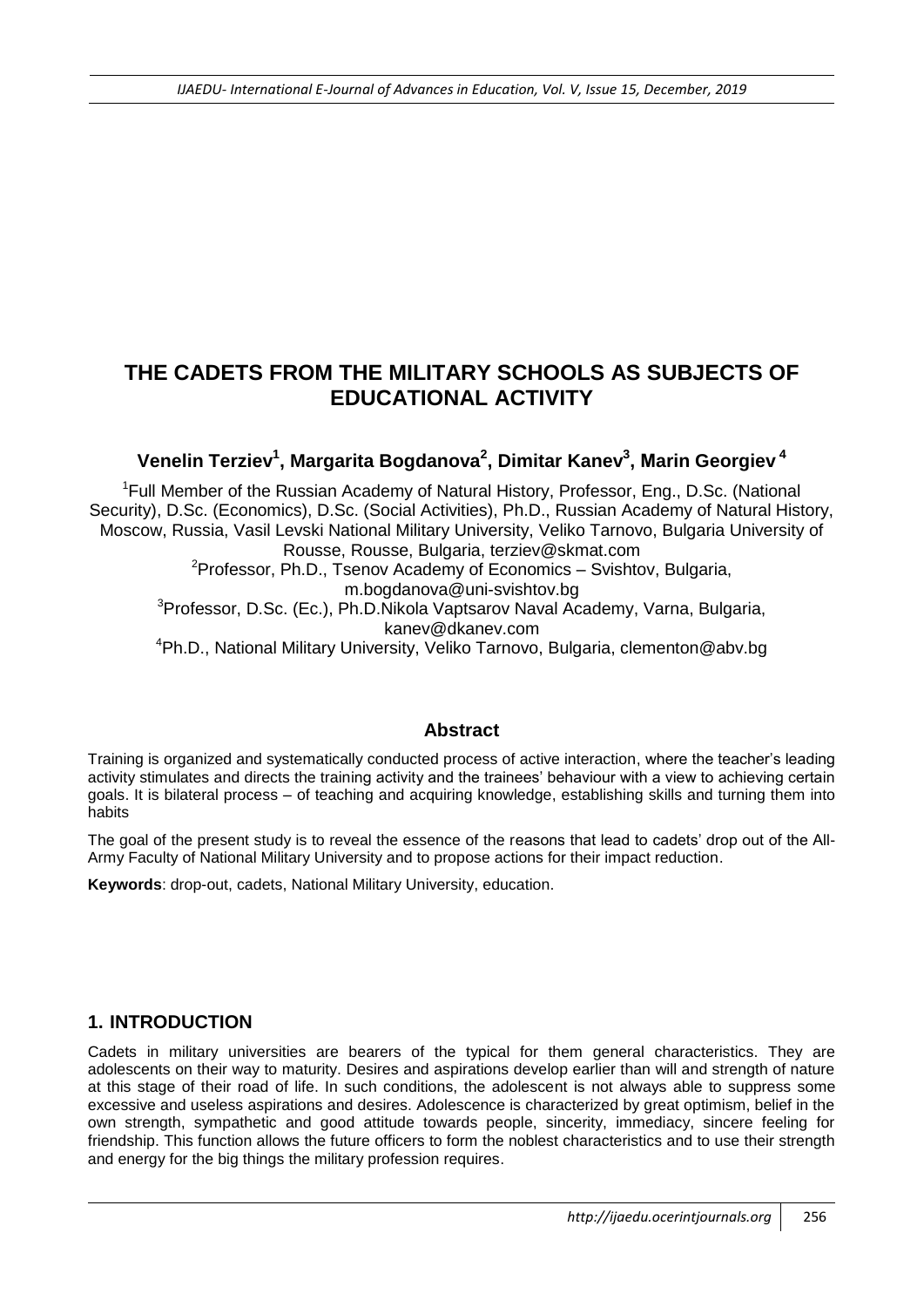#### **2. PSYCHOLOGICAL CHARACTERISTICS OF CADETS FROM THE MILITARY SCHOOLS AS SUBJECTS OF EDUCATIONAL ACTIVITY**

The goal of the present study is to reveal the essence of the reasons that lead to cadets' drop out of the All-Army Faculty of Vasil Levski National Military University and to propose actions for their impact reduction.

The reasons for discharging cadets are indicated in the Regulation for the Organization and Activity of Vasil Levski National Military University, published in State Gazette issue 83 of September 19th 2003, amended SG issue 56 of July 8th 2005, amended SG issue109 of December 23rd 2008.

Cadets are discharged from the university before the end of the term of education for the following reasons:

- for convicting of an intentional crime of general nature;
- for poor results;
- according to disciplinary order;
- at own free will;
- at occurring inability for military service, found by the competent healthcare bodies;
- at suspension of the allowance for access to classified information.

Here the cases, where single cadets are deprived of the physical ability to study in National Military University i.e. death, should also be added.

Cadets are discharged according disciplinary order when giving untrue data, on which grounds are accepted in the university and on systematic negligence of obligations on the curriculum or the university's regulations.

The obligations on the curriculum are considered systematically neglected when being absent more than 50 percent of the studying time of a semester, not certified semester or poor results. Semester is considered not certified when 3 or more studied subjects are not certified by the teachers because of unfulfilled study tasks. Obligations on the curriculum are considered unfulfilled because of poor results at three poor marks, given at regular semester exam session; two poor marks, given at correctional semester exam session; poor mark, given at liquidation exam session (Terziev, Nichev, 2017).

Systematic breaking the university regulations presents at the occurrence of three or more violations of obligations established with the university's regulations, committed by the trainees at the time of training.

According to the Law of Defence and Armed Forces (LDAF) of the Republic of Bulgaria, disciplinary punishment discharge, from the point of view of the fact that cadets are military men with special status, is obligatory imposed in the following cases:

 Conviction for intentional crime of general nature or deprivation of the right to occupy a state position or to exercise the profession or activity;

 Violation of the prohibitions to be members of political parties, movements and coalitions with political goals and to undertake actions within their service, with which they violate their political neutrality and to go on strike and to syndical activities;

Failure to file a declaration according to the rules of LDAF;

 Systematic violation of rules for protection of the classified information, lead to unregulated access within the meaning of the Law for the Protection of the Classified Information;

- Failure to appear at work without reasonable causes in two working days in succession;
- Misuse of the official status;

 Destruction of property – state ownership, loss of materials, raw materials, energy and other means, when substantial damage has been caused to the state;

• Appearing of the military serviceman in a condition, which does not let him implement his official duties, because of using alcohol or misuse of narcotic substances;

 When because of guilty behaviour of the military serviceman there is a case of death or physical injury of his submitted military serviceman.

The analysis of the regulatory framework of the Republic of Bulgaria and of Vasil Levski National Military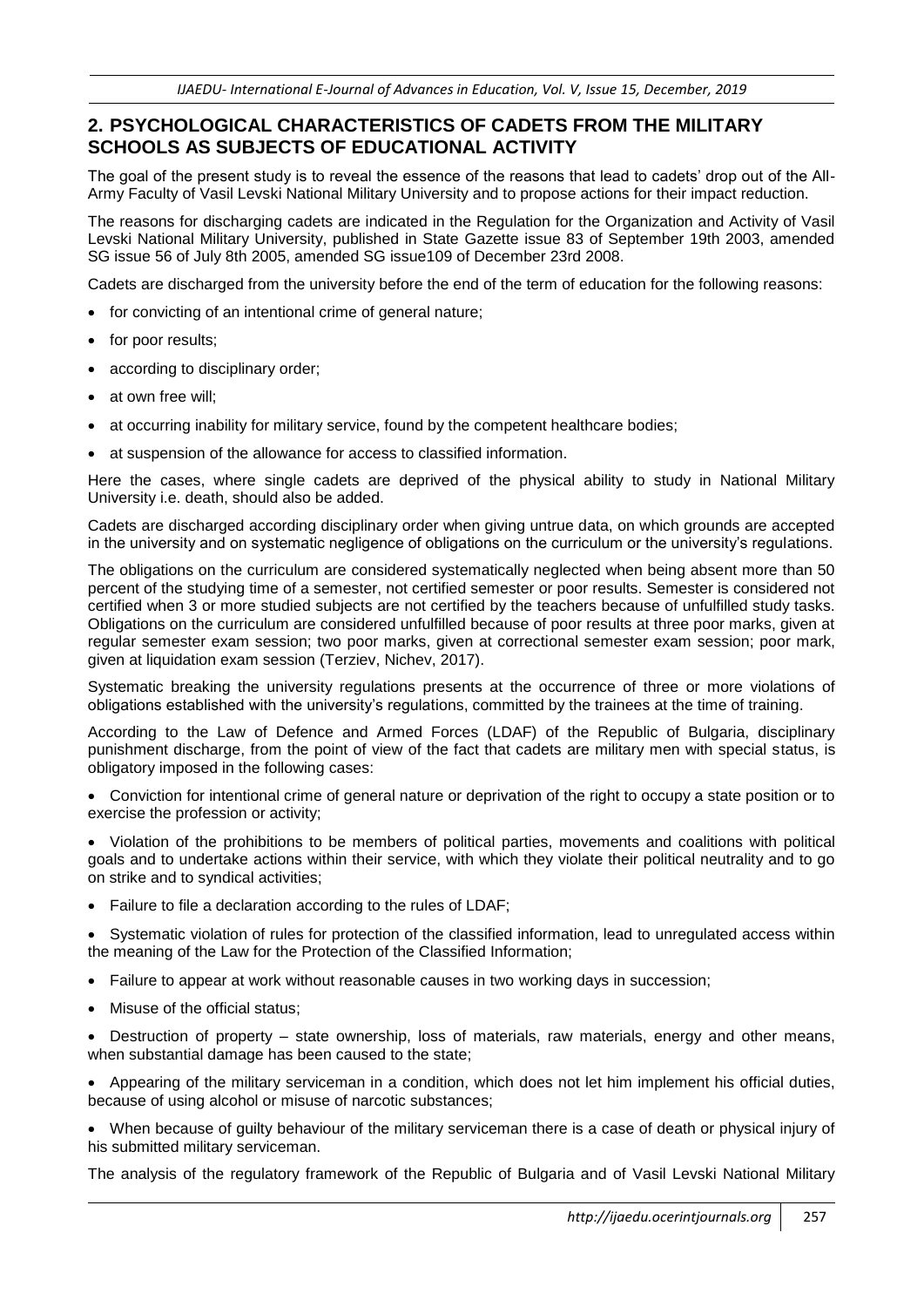University shows that the cases of discharging cadets from the university before the end of the term of education listed above could be classified in the following groups:

• after disciplinary order, including at conviction for intentional crime of general nature and at deprivation of the allowance for access to classified information;

- because of poor results:
- after own free will;
- because of health reasons;
- because of death.

The social-psychological characteristics of cadets depend also on the nature and the contents of the educational and professional activity, the life experience, family status, upbringing, development, education and other factors. All this manifests in the spiritual appearance, the behaviour, demands and interests, in the daily activities of the future officers. Military university cadets have various needs in the complex interweaving, where sometimes the material ones are the leading, and sometimes the spiritual ones. The spiritual need first, the necessity of military profession excellent mastering, the conscientious attitude towards training, servicing and discipline is important for the future officers and has also leading role within their studying activities. Active process of forming view of life grounded on the cognitive needs, need of elaborating won attitude towards life is conducted during the cadet age. However, the ideological views and beliefs of the future officers are not sufficiently science-grounded and sometimes they are controversial. Cadets often have difficulties with the correct evaluation of social-political phenomena and events.

The cadets in the military universities are characterized with sharp sensitivity, strong impressionability, and increased emotionality. Each success provokes great delight, and a mistake or failure – deep concern and self-dissatisfaction. Future officers are very sensible towards defects and especially towards unjust attitude. This requires pedagogic tact and delicacy on the behalf of teachers and commanders.

One of the special cadets' characteristics is the clearly expressed straightforwardness of their decisions. Their statements are often unconditional, evaluations are categorical and hasty. Generally, cadets express their thoughts frankly. That should be considered in the training-educational work with the future officers, especially when it regards overcoming their wrong views. Tactically pointing the error is necessary, to rationally refute and to present the correct solutions. It is important for the commanders and the teachers in the military universities to have clear notion about the most general features of the moral and psychological image of cadets as well as about the characteristics of the future officers in the various courses.

The first course is the most complicated and difficult for the cadets. For many of them, the education in the military school is the beginning of independent life. The young men and women meet for the first time new atmosphere with unknown until them conditions of education and living in the military school.

There is a discrepancy arising between the primal forms of behaviour and the established requirements. Young cadets still haven't fully realized their nature and they haven't yet mastered the technique of execution. Severance with the former dynamic stereotype and forming new one and pre-structuring of the old and establishing new habits occurs. And this process is not painless. This can provoke negative psychic reactions and experience in the future officers.

A characteristic of the first course cadets is that there is discrepancy between volume, new things, complexity of studied material on one hand, and the lack of habits and skills for self-preparation in the circumstances of the military school – on the other. The cadets have didactic adaptation. They should be helped to learn to listen and write down lectures, to study individually and to summarize the recommended literature in order to be able to prepare quality for the seminar lessons.

The second course cadets have already experience in learning and servicing in the military school, they have acquired the necessary habits and skills for individual work on literature. The period for adapting to life and training activity in the university has actually finished. The cadets start acting more confidently, fulfilling the requirements of military oath and military statutes. The second course cadets have increasing interest towards studying social sciences.

The third course is already senior course. They have covered half of the way and have acquired rich experience of studying and servicing. The cadets are aware of the necessity to continue their education in the military university. There are huge positive changes in their spiritual appearance, in their views, attitude, and behaviour. The future officers already have more complete and filled with contents view, their ideological positions have strengthened, and they have formed a lot of professional habits and skills. Besides, the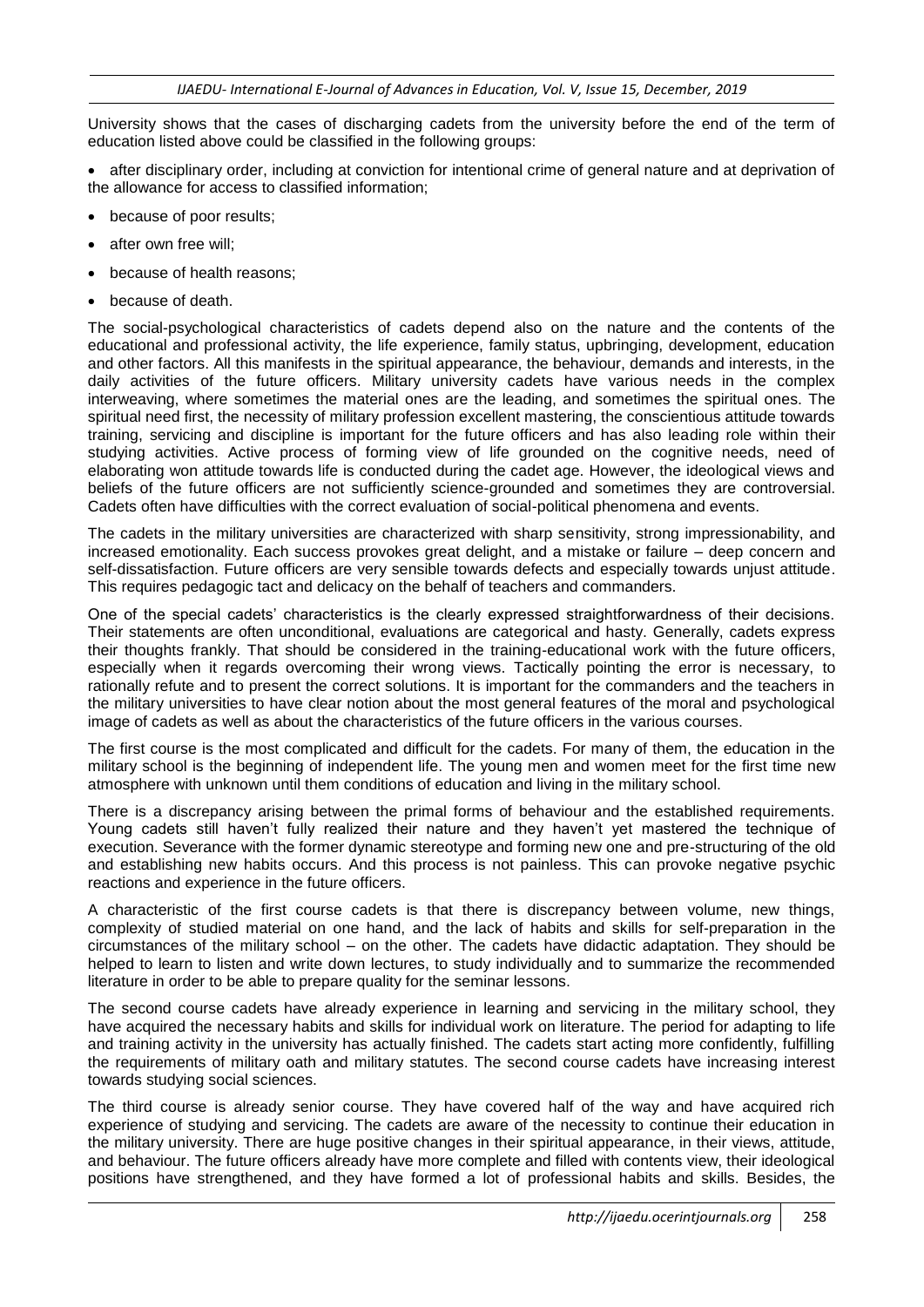knowledge on many issues of social life has grown to beliefs and the capability of defending them by arguments appears.

The fourth course cadets are formed personalities in professional aspect. Their ideological views and beliefs get stronger, they have completed character, their skills are fully unfolded, and their life position is established. Their mental process has contents and operational aspect. The essential aspect of military thinking is defined by the specific of war as a social process, the circumstances and the nature of preparation for it, the goals of their practice activity in peace and war time. At the moment, military thinking is unity of political and military-technical contents.

Needs are the grounds of all cadets' motives. The need is momentum for the cadet. They require their satisfaction, provoke desires, aspirations, and emotional statuses and hence, make the trainees to be active, to put goals and to achieve them.

In order to achieve the present survey's goal, namely to uncover the essence and the reasons that lead to cadets' drop out of the All-Army Faculty, it is necessary to consider the opinion of the trainees, to outline the achievements and the disadvantages of the overall organization of life and education in the National Military University from their point of view.

Tracking the dynamics of development of the surveyed cadets' opinion is achieved through the adopted by the Vasil Levski National Military University Academic Board Methods for considering the trainees' opinion on the studying process and on the administrative service in Vasil Levski National Military University. It regulates the goal, subject, object, methods and organization of surveying and the way of reporting the trainees' opinion.

The method, through which the opinion of the Vasil Levski National Military University's trainees is studied, is a questionnaire card, specified for each group of studied people.

The criteria, after which the opinion is reported, are reduced to the attitude of the trainees towards the organization of the educational process, the way of teaching and the quality of living.

The attitude is measured through the extent of trainees' satisfaction, to which their needs and interests, arising in the National Military University social environment, are satisfied.

The indicators for measuring the extent of satisfaction of the educational process organization are: availability of internal regulatory documents, orders, instructions, the overall distribution of time in the National Military University, curricula, syllabuses, ensuring limit of time for preparation of university subjects (self-preparation), planning of educational process and transfer and accumulation of credits.

The indicators for measuring the extent of satisfaction of the way of education are: methods and forms of education, relevance of the taught material to the new things in the particular field, system for control and evaluation of knowledge, practical aspect of the taught knowledge, coverage with educational literature, leadership preparation.

The indicators for measuring the extent of satisfaction of the quality of living are: living conditions, internal order and organization, relationship with the teachers, relationship with the commanders and the managers, relationship with the colleagues.

A total number of 1561 cadets have been surveyed on the period 2008-2017. The results of the questioning are presented by year, where first and fifth course are separated for certain indicators because of the specifics of their answers (Terziev, Nichev, 2017; Terziev, 2017a; Terziev, Banabakova, Georgiev, 2017b).

The educational process's organization includes mainly the curricula and syllabuses, the planning of the educational process, the administrative service and the time distribution. If all this is fulfilled at high level, then this is precondition for the stronger motivation of cadets that leads to achieving higher results in education. Keeping the set in advance university subjects in the curriculum and the distribution of time helps educational process's optimization, the better distribution of mental and psychic strength, the solving of priority tasks and the opening of opportunities for full-value-recreation. The dynamics of dissatisfaction of the studied individuals from the All-Army Faculty under the criterion of "Organization of Educational Process" for the period 2008-2017 is presented at Figure 1.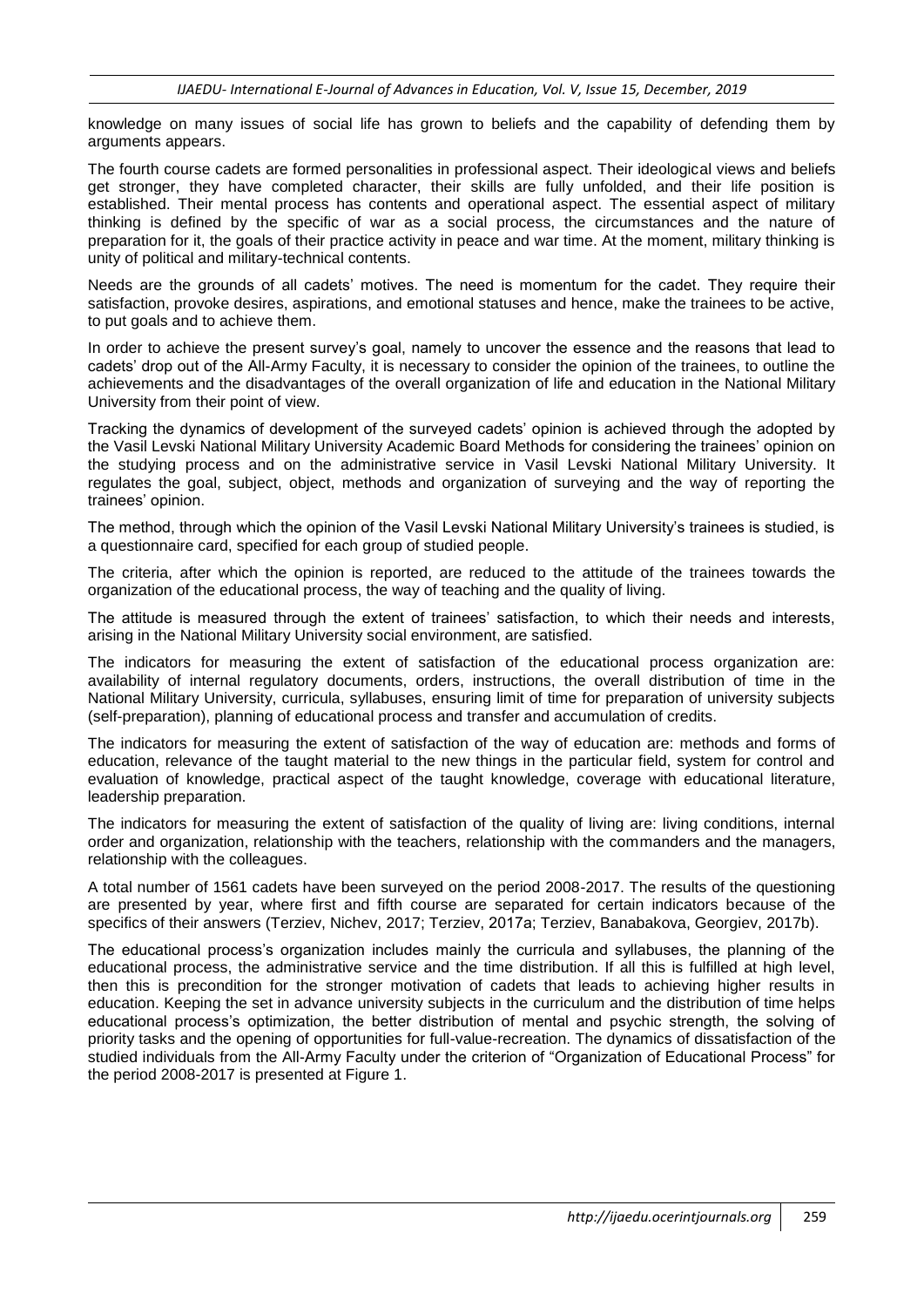

Figure 1. Dynamics in the dissatisfaction of the surveyed people in All-Army Faculty after the criterion "Organization of Educational Process" for the period 2008-2017.

The main trend in the dynamics after indicator "Organization of the Educational Process" of the cadets trained in the All-Army Faculty expresses in comparatively balanced dissatisfaction in the period 2008-2012 – from 16% to 23% and sharp rise of dissatisfaction in the sub-period 2012-2017 – from 16% to 55%. The results evidence that in 2016 and 2017 the dissatisfaction exceeds the satisfaction of cadets after the criterion "Organization of Educational Process" and this gives grounds for detailed analyzing of this period. Figure 2 illustrates the percentage rate of cadets' dissatisfaction after the criterion "Organization of Educational Process" and the relevant indicators.



Figure 2. Percentage rate of cadets' dissatisfaction for the relevant indicators after the criterion "Organization of the Educational Process" for the period 2016-2017.

During the studied period, comparatively higher dissatisfaction after the indicator "Organization of the Educational Process" of the trainees in the All-Army Faculty is expressed mainly in the answers to questions regarding the overall distribution of time in the NMU and the availability of limit of time for preparation of the lessons (self-preparation), and the highest satisfaction (90%) id from the acquiring of two bachelor's degrees. The satisfaction of the All-Army Faculty's trainees after the criterion "Organization of the Educational Process" and the indicators "overall distribution of time in Vasil Levski National Military University" and "provision of limit of time for preparation of the lessons (self-preparation)" for the period 2008-2017 is given in Table 1, and the dynamics of progress is given in Figure 3.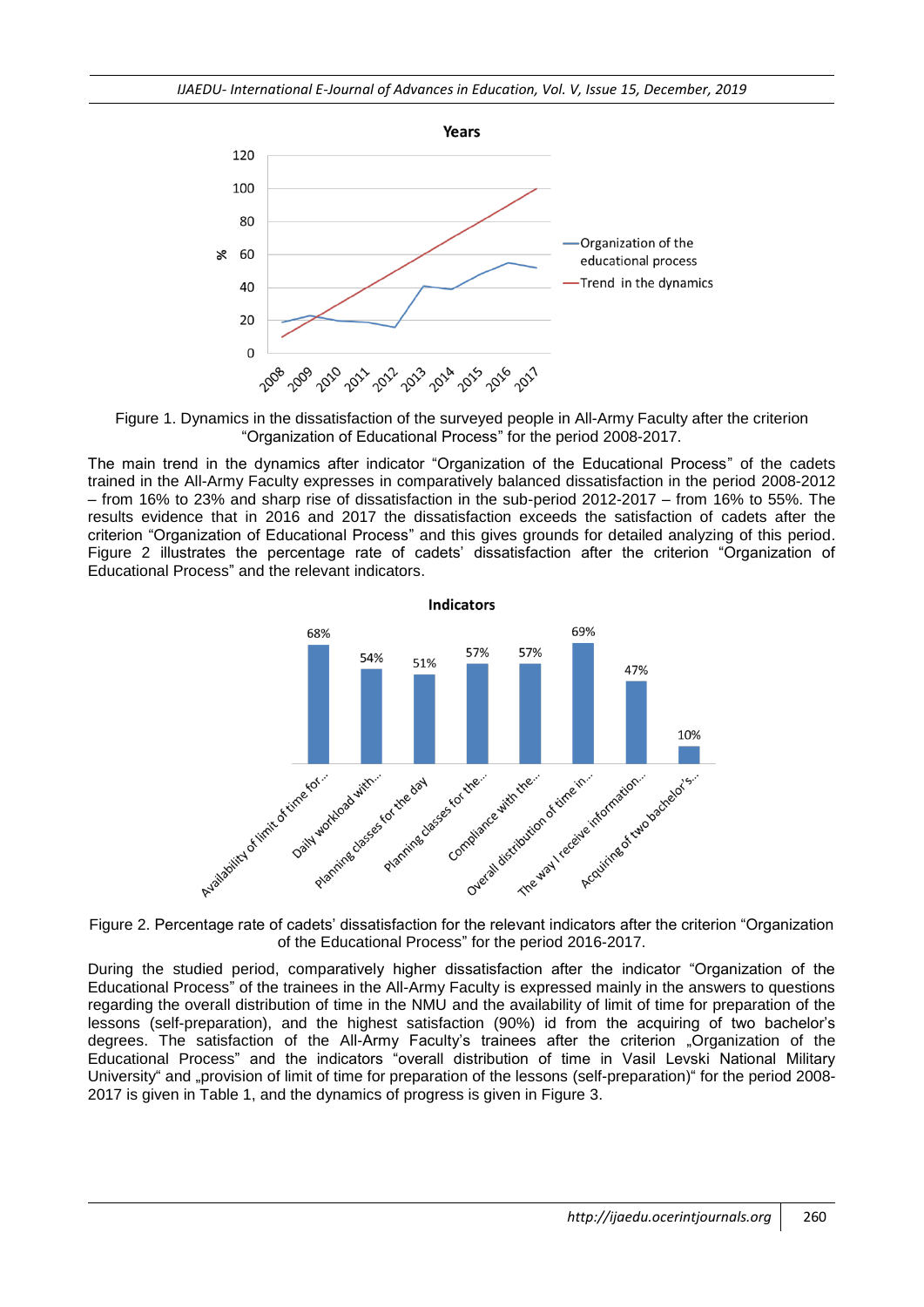

Figure 3. Dynamics in the extent of dissatisfaction of the trainees in the All-Army Faculty after the criterion "Organization of Educational Process" and the indicators "overall distribution of time in Vasil Levski National Military University" and "availability of limit of time for preparation of university subjects (self-preparation)" for the period 2008-2017.

**Table 1. Extent of satisfaction after criterion "Organization of Educational Process" and the indicators "overall distribution of time in Vasil Levski National Military University"and "availability of limit of time for preparation of university subjects (self-preparation)"for the period 2008-2017**

|      |                           |                           | Criterion                                                             | Indicators                                         |                                                                              |
|------|---------------------------|---------------------------|-----------------------------------------------------------------------|----------------------------------------------------|------------------------------------------------------------------------------|
| Year | Number of Surveyed Cadets | Extent of<br>Satisfaction | Process [number of surveyed<br>Organization of Educational<br>peoplej | Distribution of Time [number<br>of surveyed people | Availability of Time for self-<br>preparation [number of<br>surveyed people] |
| 2008 | 26                        | dissatisfied<br>satisfied | 5<br>21                                                               | 18<br>8                                            | 19<br>$\overline{7}$                                                         |
| 2009 | 93                        | dissatisfied<br>satisfied | 21<br>72                                                              | 56<br>37                                           | 52<br>41                                                                     |
| 2010 | 70                        | dissatisfied<br>satisfied | 14<br>56                                                              | 48<br>22                                           | 43<br>27                                                                     |
| 2011 | 176                       | dissatisfied<br>satisfied | 34<br>142                                                             | 62<br>17                                           | 122<br>30                                                                    |
| 2012 | 154                       | dissatisfied<br>satisfied | 21<br>133                                                             | 74<br>80                                           | 83<br>47                                                                     |
| 2013 | 158                       | dissatisfied<br>satisfied | 49<br>108                                                             | 82<br>75                                           | 103<br>54                                                                    |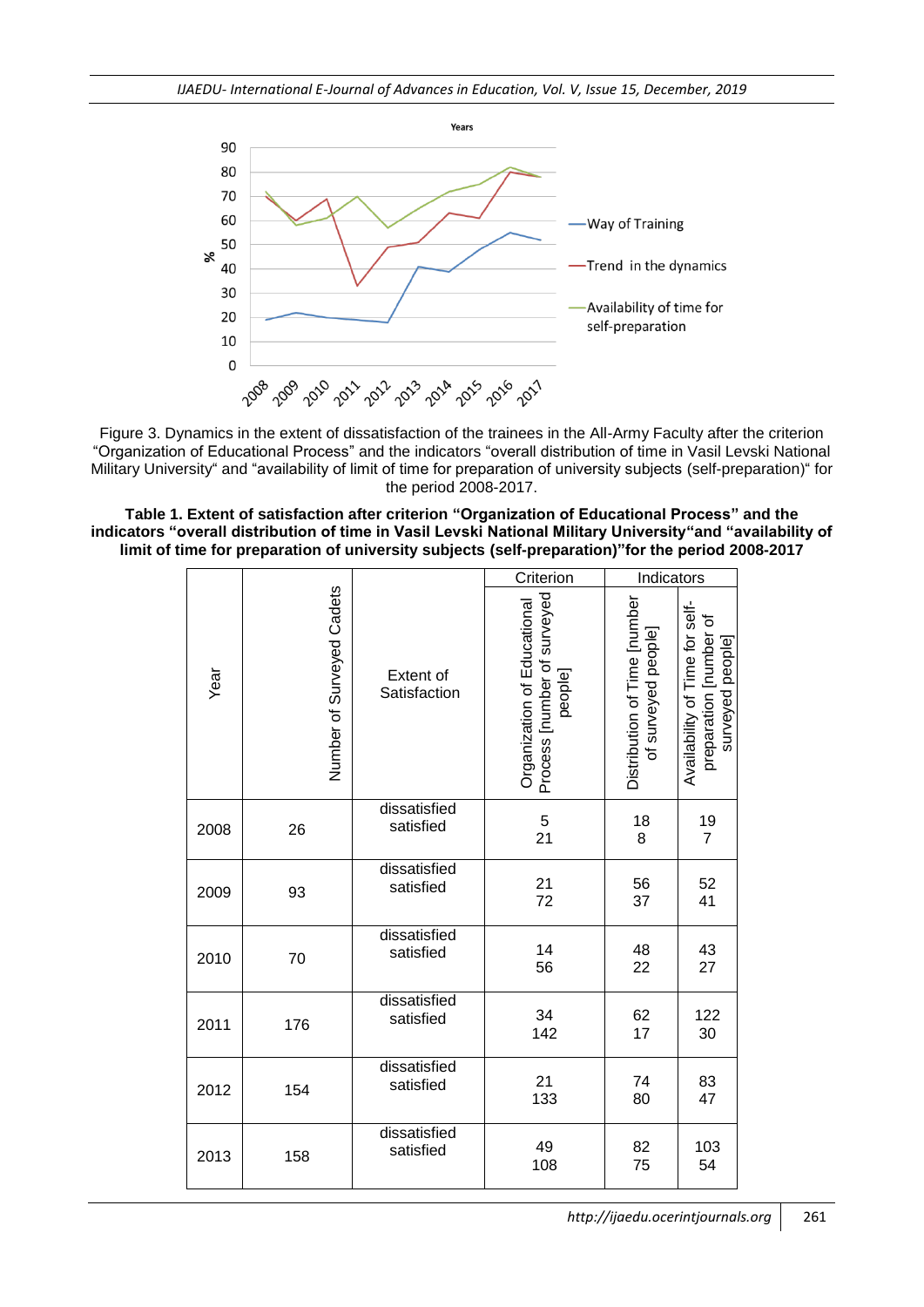|      |                           |                           | Criterion                                                             | Indicators                                         |                                                                              |
|------|---------------------------|---------------------------|-----------------------------------------------------------------------|----------------------------------------------------|------------------------------------------------------------------------------|
| Year | Number of Surveyed Cadets | Extent of<br>Satisfaction | Process [number of surveyed<br>Organization of Educational<br>people] | Distribution of Time [number<br>of surveyed people | Availability of Time for self-<br>preparation [number of<br>surveyed people] |
| 2014 | 144                       | dissatisfied<br>satisfied | 46<br>98                                                              | 95<br>49                                           | 104<br>40                                                                    |
| 2015 | 196                       | dissatisfied<br>satisfied | 111<br>85                                                             | 122<br>74                                          | 148<br>48                                                                    |
| 2016 | 234                       | dissatisfied<br>satisfied | 146<br>88                                                             | 190<br>44                                          | 194<br>40                                                                    |
| 2017 | 284                       | dissatisfied<br>satisfied | 56<br>102                                                             | 221<br>45                                          | 223<br>43                                                                    |

A general regularity in the dynamics of the indicators of overall distribution of time in Vasil Levski National Military University and the availability of limit of time for preparation for the university subjects (selfpreparation) for the period 2008-2017 is the sharp increase of dissatisfaction in 2016 and 2017, respectively 81 and 84%, and 83 and 84%.

Certain satisfaction increase of the indicator for overall distribution of time is observed in 2011 and 2012, when satisfaction is greater than dissatisfaction. The greatest dissatisfaction according this indicator, the questioned people express by the overall distribution of time probably because they associate it with the completion of unspecific activities that are not included in it.

Diagnosing the availability of limit of time for preparation for the university subjects shows that average 69% of the questioned cadets for the period are dissatisfied with the lack of time for preparation for the university subjects. It is necessary to emphasize that the expressed dissatisfaction regarding the overall distribution of time has connection with the deprivation of or with not keeping the time for self-preparation to a high extent. This deprivation or not keeping has negative influence on motivation, and in "heavier" cases could lead to indifference and lack of motivation**.**

The results show that the main reason for dissatisfaction increase after the criteria "Organization of Educational Process" is most probably rooted in the introduction of new curricula in 2016. The characteristics of these curricula х-хх-16 is that the military training increases by 600 training hours and respectively, the budget of studying time increases from 80 training days according the former curricula, to 90 training days according the new curricula. This leads to maximum burden of minimum 6 training hours within the training days, and because of number of subjective and objective factors, sometimes the training day embraces even 10 training hours (Terziev, Nichev, Bogdanov, 2017c).

#### **Ways of Training**

Training is organized and systematically conducted process of active interaction, where the teacher's leading activity stimulates and directs the training activity and the trainees' behaviour with a view to achieving certain goals. It is bilateral process – of teaching and acquiring knowledge, establishing skills and turning them into habits (Terziev, Nichev, Bogdanov, 2017c).

In the questionnaire studying the trainees' satisfaction regarding indicator "Way of Training" the included questions concern the training in military and civil specialization, the used training forms (lectures, exercises, seminars, practical studies, etc.), the used methods of training (oral, written, visual, practice, etc.), the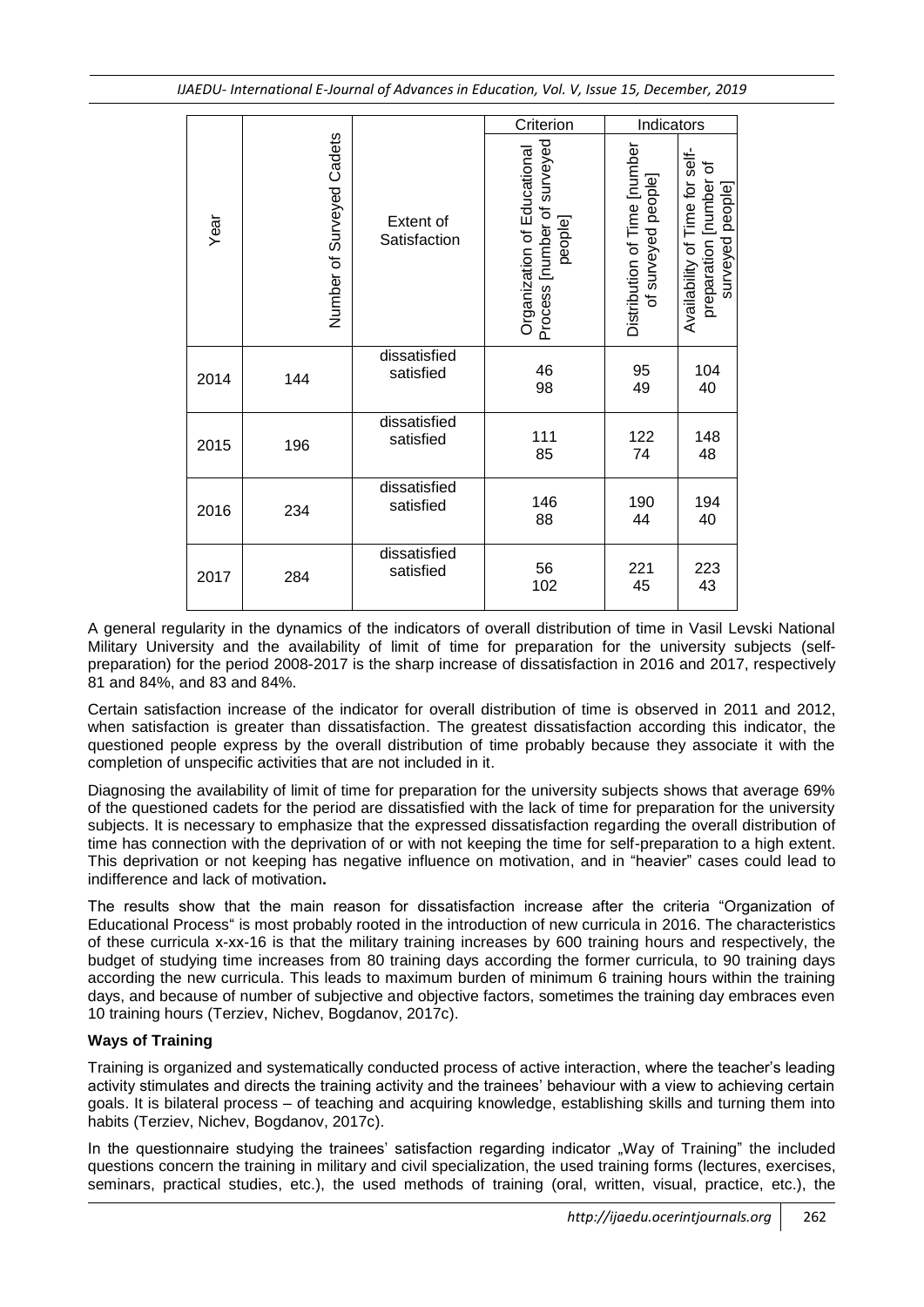accessibility and ease of mastering form of teaching, the relevance of the taught material to the novelties in the particular field, the practical purpose of knowledge, the conducted current control in the classes, the objectivity at evaluating the knowledge, the way the trainees are stimulated, the effectiveness of the conducted consultancies, the way of holding the semester exams, the usefulness of the acquired knowledge, the availability of educational literature, teachers' attitude towards the educational process, the erudition and professionalism of the teachers and the contacts cadet – teacher. The dynamics in the dissatisfaction of the studied persons from the All-Army Faculty on the criterion "Way of Training" for the period 2008-2017 is shown on Figure 4.



Figure 4. Dynamics in the dissatisfaction of the studied persons from the All-Army Faculty on the criterion "Way of Training" for the period 2008-2017.

The main trend in the dynamics after indicator "Way of Training" of the trained cadets in the All-Army Faculty is expressed in the low dissatisfaction in the period 2008-2012 – from 8% to 17% and the sharp dissatisfaction escalation in the period 2012-2017 – from 9% to 42%. During the studied period, the highest satisfaction for the indicators under the criterion "way of training" is for various criteria but among the lowest satisfaction is for the indicator "the way the trainees are stimulated". Figure 4 illustrates the dynamics of dissatisfaction of the studied people in the All-Army Faculty after the criterion "way of training" for indicator "the way the trainees are stimulated" for the period 2008-2017 and is shown on Figure 5.



Figure 5. Dynamics of dissatisfaction of the studied people in the All-Army Faculty after the criterion "way of training" for indicator "way the trainees are stimulated" for the period 2008-2017.

The results evidence that the trainees' dissatisfaction holds the highest levels within the range from 39% to 42% in 2015, 2016 and 2017 and this gives grounds for this period detailed analysis. Figure 6 illustrates the percentage correlation of the trainees' dissatisfaction under the criterion "Way of Training" and the relevant indicators.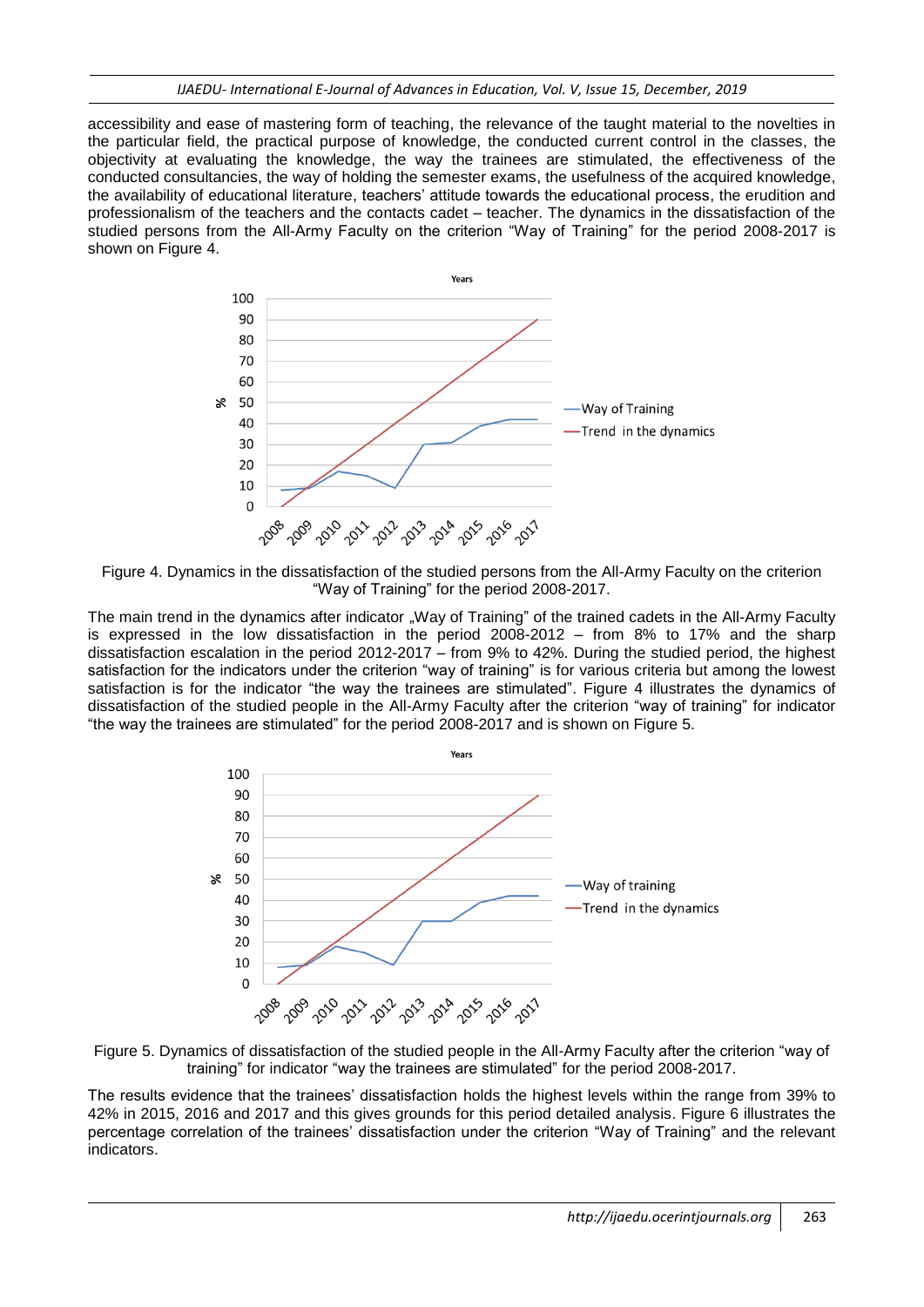



According to the analysis's results, it can be established that significant part of questions from the ones set in the questionnaire are outside the competencies of the respondents cadets (the training in military and civil specialization, the used training forms - lectures, exercises, seminars, practical studies, etc., the used methods of training - oral, written, visual, practical, etc., the usefulness of the acquired knowledge). It is necessary to emphasize that the listed above issues are regulated in the regulatory framework for acquiring university degree in specialties from the regulated profession of "Officer for Tactic Level of Management" and the requirements of the cadres' users included in the qualification characteristics for the curricula.

**The quality of life** is the extent of welfare and personal satisfaction felt by the person after various criteria of physical, psychological and social nature. Satisfying individual's personal needs, the good status of health, physical comfort, good nutrition, physical activity, psychic health, social activeness are of quite significance for each personality.

The questionnaire for studying the trainees' satisfaction after the indicator "Quality of life" includes questions connected with the living conditions, internal order and organization, the relationship with the teachers, the relationship with commanders and chiefs, relationship with colleagues.

The dynamics of dissatisfaction of the studied people in the All-Army Faculty after the criterion "Quality of life" for the period 2008-2017 is shown on Figure 7.





The main trend in the dynamics after the indicator "Way of training" of the cadets trained in the All-Army Faculty is expressed by the low dissatisfaction during the sub-period 2008-2012 – from 4% to 14% and the sharp escalation of dissatisfaction during the sub-period 2012-2017 – from 14% to 56%. During the reviewed period, the highest satisfaction after the indicators from the criterion "way of training" has various criteria, but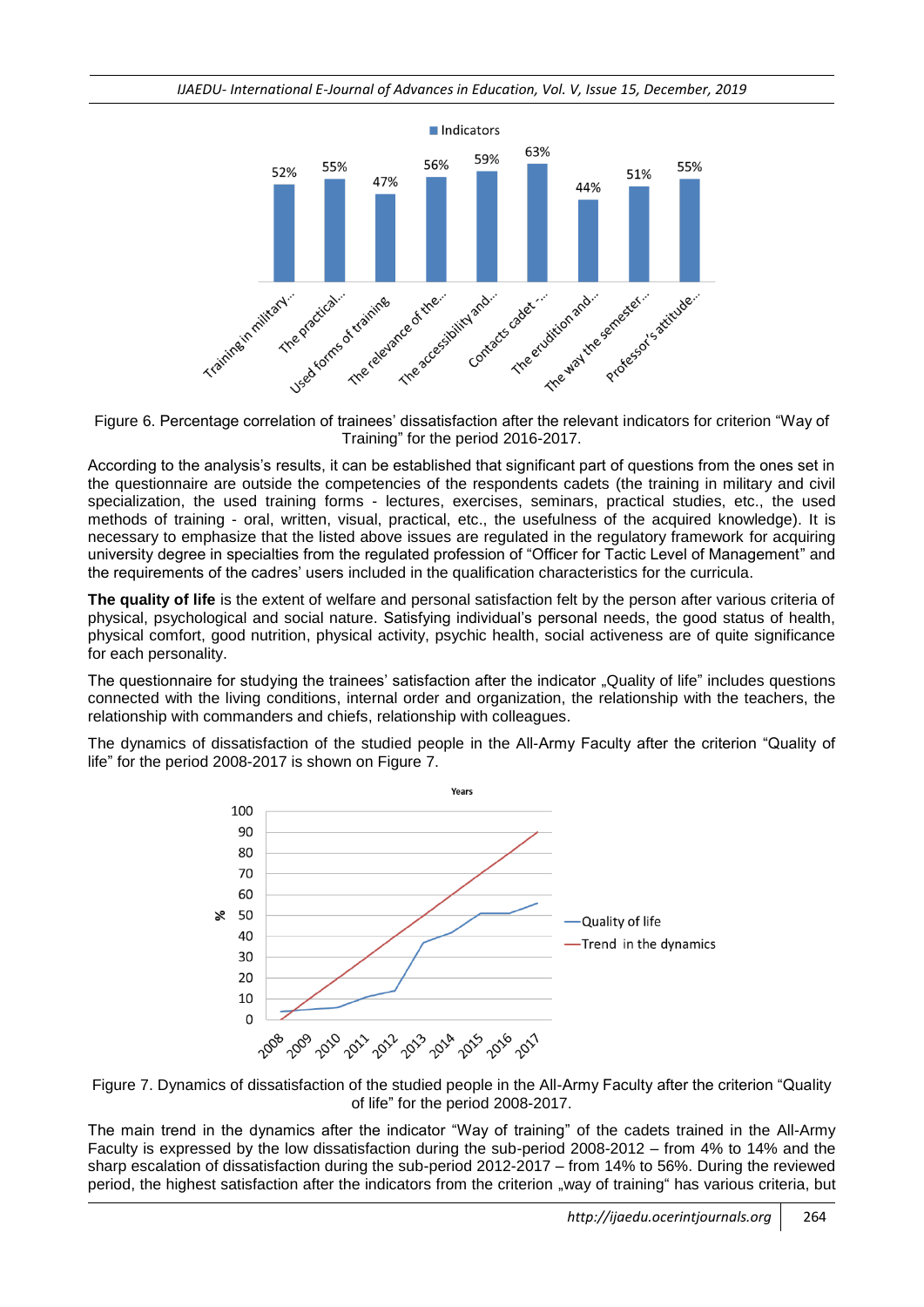also, one of the lowest satisfaction is after the indicators status of food regarding quantity and quality and the bad status of the study rooms and halls and especially the lack of heating during the winter period (Terziev, Nichev, 2017d; Terziev, Nichev, 2017e; Nichev, 2017f; Nichev, 2017g).

The results evidence that in 2015, 2016 and 2017 the trainees' dissatisfaction by the quality of life in Vasil Levski National Military University is stably over 50% and this gives grounds for detailed analysis of that period. Figure 8 illustrates the percentage correlation of cadets' dissatisfaction after the criterion "Quality of life" and the relevant indicators (Nichev, 2017h; Georgiev, 2019; Georgiev, 2019a).



Figure 8. Percentage correlation of cadets' dissatisfaction after the relevant indicators from criterion "Quality of life" for the period 2015-2017.

At classes, the cadet's interest towards the military profession is formed through provoking positive emotional status with its gradual turning into stable psychic education and then trend to particular military specialty.

## **3. CONCLUSION**

The psychologists from section "Military Psychology" processes the data and elaborate summarized report with the results from the questionnaire study for each category of trainees, and then present it to the Head of the university. On the grounds of the results' analysis, "Education and Accreditation Department" of the National Military University elaborates plan for improving the quality of educational process and way of living and submits it for adoption to the Academic Council (Glushkov, Simeonov, Georgiev, 2018; Glushkov, Simeonov, 2018a; Glushkov, Simeonov, 2018b).

The methods of evaluation of the quality of education and specialty maintenance defines the goal, criteria, indicators, order and the consequence of conduction of education and specialty maintenance quality evaluation. It aims collecting, summarizing and presenting information to the academic management of the university (faculty), the university (faculty) commission on quality for the activity improvement in all directions. by which to increase the quality of education and scientific work for achieving correspondence to the announced academic standards on the specialty. Adopted at meeting of the Academic council 2003, amended and supplemented at meeting № 11/29.05.200 of the Academic council and never applied (Angelov, 2015; Angelov, 2016-а)!

The methods of evaluating the quality of education and syllabus is developed as an element of the general evaluation (self-evaluation) of the quality management system in Vasil Levski National Military University and includes Syllabus Evaluation by basic criteria, their scope and contents, where the way of evaluation is indicated; Evaluation of the cadets' and students' preparation according to the users' opinion, which is formed on the grounds of a questionnaire with commanders, managers of companies and organizations, and chiefs at various levels during the trainees' probation period by indicators that form the criteria for the cadets and students; Evaluation of the teaching and mastering of the educational material – it is formed on the grounds of a questionnaire conducted among the trainees after indicators, grouped by the presented criteria, with separate training groups, classes or streams, not less than once a semester, after finishing certain topic, module or entire subject (Petrov, 2018c; Petrov, Georgiev, 2019b; Petrov, 2019c).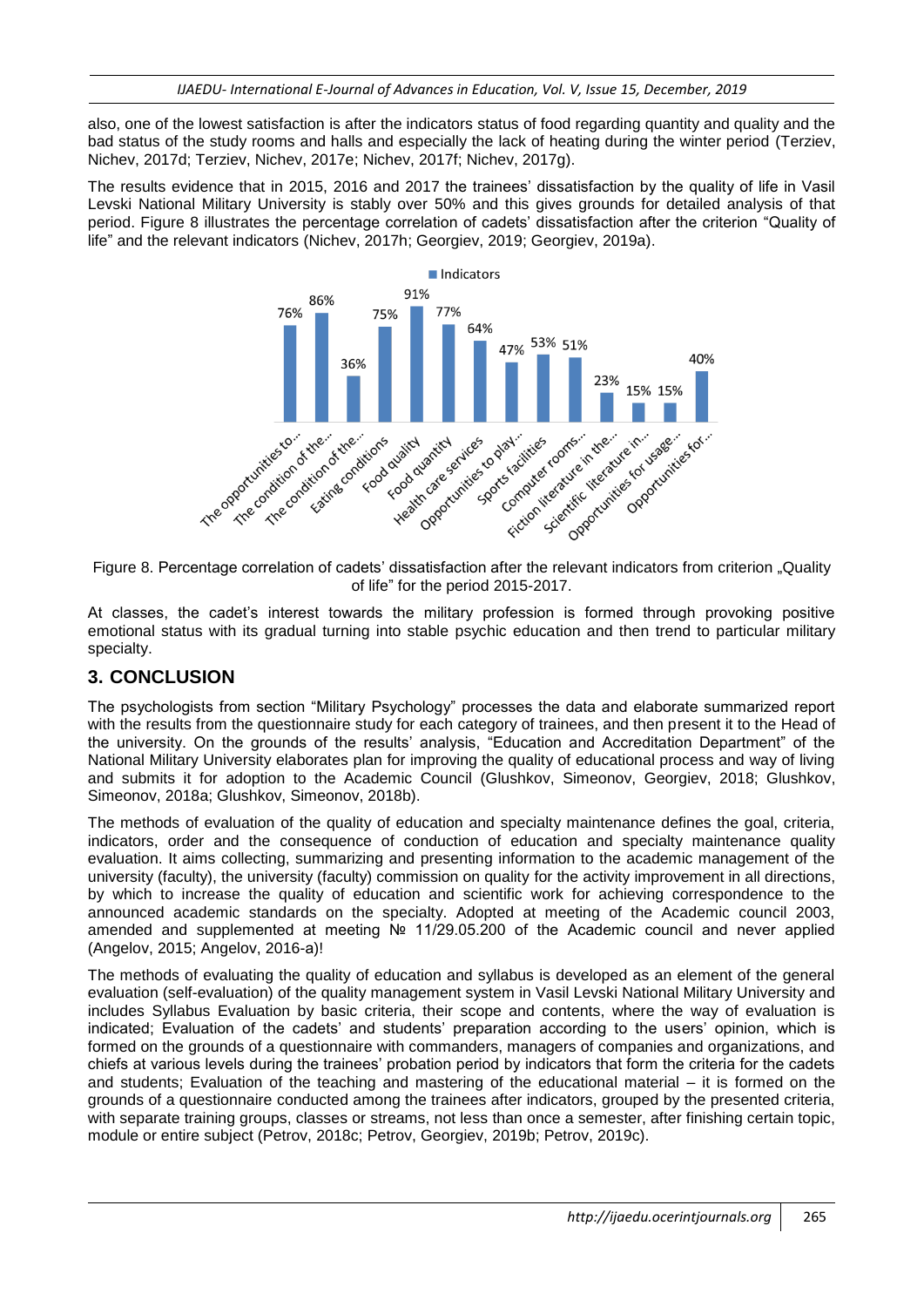#### **REFERENCE LIST**

- Terziev, V., Nichev, N. (2017). Analysis of the environment for military educational system functioning and its impact on the preparation of cadets for military professional activities in the republic of Bulgaria. // Proceedings of SOCIOINT 2017- 4th International Conference on Education, Social Sciences and Humanities 10-12 July 2017- Dubai, UAE, 2017, ISBN: 978-605-82433-1-6, pp.627-630.
- Terziev, Venelin. (2017а). Comparative analysis of the formation of military professional skills in the cadets to be trained in logistics specializations. // 6th International Conference On Education (IC-ED-2017), University of Zagreb Zagreb – Croatia 29 June 2017 – 01 July 2017, Abstracts Book, 2017, p.89.
- Terziev, V., Banabakova, V., Georgiev, M. (2017b). Comparative analysis of the formation of military professional skills in the cadets to be trained in logistics specializations in Bulgaria. // 4th Central & Eastern European LUMEN International Scientific Conference on Education, Sport and Health, 29-30 September 2017, Chisinau, Republic of Moldova, 2017, ISBN: 978-973-166-479-8, pp.256-258.
- Terziev, V., Nichev. N., Bogdanov, P. (2017c). Comparative analysis of the formation of military professional skills in the cadets to be trained in logistics specializations. // Proceedings of ADVED 2017- 3rd International Conference on Advances in Education and Social Sciences 9-11 October 2017- Istanbul, Turkey, 2017, ISBN: 978-605-82433-0-9, pp.671-677.
- Terziev, V., Nichev, N. (2017d). Developing the readiness for the organizational activity of the cadets. // CBU International Conference Book of Abstracts March 22-24, 2017, Prague, Czech Republic, Innovations in Science and Education, 2017, ISBN 978-80-88042-09-9, p.164.
- Terziev, V., Nichev, N. (2017e). Developing the readiness for the organizational activity of the cadets. // CBU International Conference Proceedings 2017, March 22-24, Prague, Czech Republic, Innovations in Science and Education, 2017, SSN 1805-997X (Print), ISBN 978-80-88042-07-5 (Print edition), pp.915-919.
- Nichev, Nikolay. (2017f). Research on the preparation and professional realisation of newly appointed logistics officers. // International Conference Knowledge-Based organization, Vol. XXIII, No 1, 2017, pp. 399-404, DOI: 10.1515/kbo-2017-0066.
- Nichev, Nikolay. (2017g). Evaluation of the Nutrition of the Bulgarian Army Military Personnel During the Preparation for Participation in Expeditionary Operations. Buletin Stiintific, Volumul XXII Nr. 2 (44), 2017, Publisher "Nicolae Bălcescu" Land Forces Academy, Sibiu, Romania, pages: 97-103, ISSN 2247-8396.
- Nichev, Nikolay. (2017h). Social Security as Part of the National Security System of Bulgaria. Security and Defence, No 1(14), 2017, Publishing House of War Studies University, Warsaw, Poland, pp. 3-20, ISSN 2300-8741.
- Georgiev, Marin. (2019). Improvement of the forming of the military professional qualities during the educational process. // 21 st International scientific conference: The teacher of the future, Budva, Montenegro, (07-09.06.2019), Institute of knowledge management – Skopje, Macedonia, 31, 2019, 6, pp. 1945-1950, ISSN 1857-923X (for e-version), ISSN 2545 – 4439 (for printed version).
- Georgiev, Marin. (2019a). Balansirana karta za otsenka kato instrument za usavarshenstvane na upravlenieto. Akademiya za inovatsii i ustoychivost, Plovdiv, 2019, 147 str., ISBN 978-619-7246-24-7 (Георгиев, Марин. Балансирана карта за оценка като инструмент за усъвършенстване на управлението. Академия за иновации и устойчивост, Пловдив, 2019, 147 стр., ISBN 978-619- 7246-24-7).
- Glushkov, P., Simeonov, S., Georgiev, M. (2018). Method of determination of the diurnal energy consumption of the cadets from the Vasil Levski National Military University. // ADVED 2018- 4th International Conference on Advances in Education and Social Sciences Abstracts & Proceedings, 15- 17 October 2018- Istanbul, Turkey, International Organization Center of Academic Research, www.ocerints.org, Istanbul, Turkey, 2018, pp. 88-92, ISBN: 978-605-82433-4-7.
- Glushkov, P., Simeonov, S. (2018a). Study of the daily energy requirement of the cadets from Vasil Levski National Military University. // ADVED 2018- 4th International Conference on Advances in Education and Social Sciences Abstracts & Proceedings, 15-17 October 2018- Istanbul, Turkey, International Organization Center of Academic Research, www.ocerints.org, Istanbul, Turkey, 2018, pp. 67-76, ISBN: 978-605-82433-4-7.

Glushkov, P., Simeonov, S. (2018b). Historical analysis of the daily energy requirements of the cadets in the